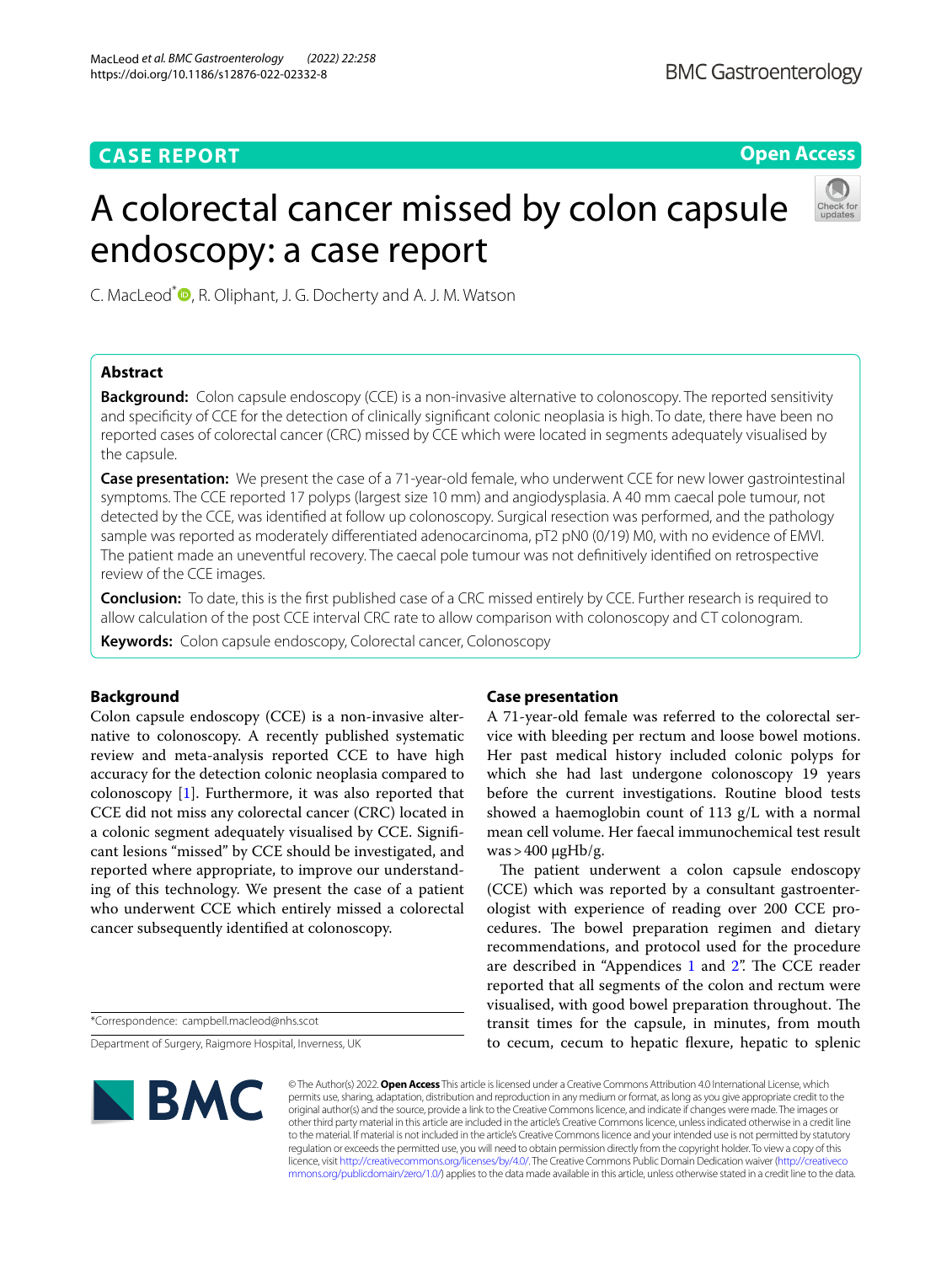

<span id="page-1-0"></span>

<span id="page-1-1"></span>flexure was 191, 96 and 6 respectively. The total colon passage time was 471 min. 17 polyps were reported, the largest polyp was 10 mm, located in the left colon (Fig. [1](#page-1-0)). 5 of the 17 polyps reported were in the right colon, size range 5-7 mm. Angiodysplasia was also detected and was thought to be the cause of the rectal bleeding. The patient subsequently underwent a routine colonoscopy, for polypectomy. The colonoscopy was performed with the CCE report available and revealed a 40 mm polypoid tumour with a malignant appearance in the caecal pole just proximal to the ileocaecal valve (Fig. [2\)](#page-1-1). 2 further polyps were identifed at colonoscopy, a 5 mm polyp at the hepatic fexure and a 3 mm polyp in the sigmoid colon. Despite the macroscopic concern of invasion within a large villous polyp the histopathology from the biopsies of the caecal lesion were reported as tubulovillous adenoma with low grade dysplasia.

A staging CT scan of the thorax, abdomen and pelvis identifed the caecal pole mass with no evidence of local or metastatic disease. Given the size and appearance of the tumour, the patient underwent a laparoscopic right hemicolectomy with primary anastomosis. Her recovery was uneventful, and she was discharged on the 4th post-operative day. The right hemicolectomy pathology specimen was reported as a moderately diferentiated adenocarcinoma, pT2 pN0 (0/19) M0 with no EMVI, R0 resection, stage 1, Dukes' A. The tumour was KRAS variant (Gly12Val), BRAF non-variant and MSI was detected.

Subsequent review of the CCE recording, and the colonoscopy images, was carried out. Despite frame-by-frame analysis, the caecal pole tumour could not be defnitively identifed on the CCE images by the original CCE reader, or by an additional CCE reader with experience of reading over 500 CCE procedures (Additional fle [1\)](#page-2-2). On rereview of the polyp images, there was no change to the number of polyps reported, although some were noted to be subtle. While one polyp was found at colonoscopy at the hepatic fexure, none of the remaining 4 polyps in the right colon reported by CCE were found at colonoscopy or on examination of the pathology specimen.

## **Discussion and conclusion**

To our knowledge, this is the frst published case of colorectal cancer (CRC) missed by CCE, where the CRC was in a colonic segment reported as adequately visualised by CCE, and the cancer was not visible on subsequent review. The accuracy of CCE for the detection of CRC has been reported by a recently published meta-analysis and systematic review of 12 CCE studies involving 2199 patients [\[1](#page-3-0)]. Kjølhede reports that out of 54 CRC identifed by colonoscopy across the studies, 44 were correctly identifed by CCE with the remainder either present in segments not visualised by the procedure  $(n=8)$ , size misjudged ( $n=1$ ) or detected on second review ( $n=1$ ). Given the position of CCE as an alternative to colonoscopy and CT colonogram (CTC), it is important to consider the interval CRC rate of all available investigations.

The post-colonoscopy colorectal cancer rate (PCCRC) has been examined in a large population-based cohort study  $[2]$  $[2]$ . The overall adjusted PCCRC 3-year rate reported by Burr was 7.4%. A lower rate was found for colonoscopies performed under the National Health Service (NHS) England bowel cancer screening programme (3.6%) and a higher rate found for those performed by independent, non-NHS providers (9.6%) and in those performed for symptomatic indication. Comparatively,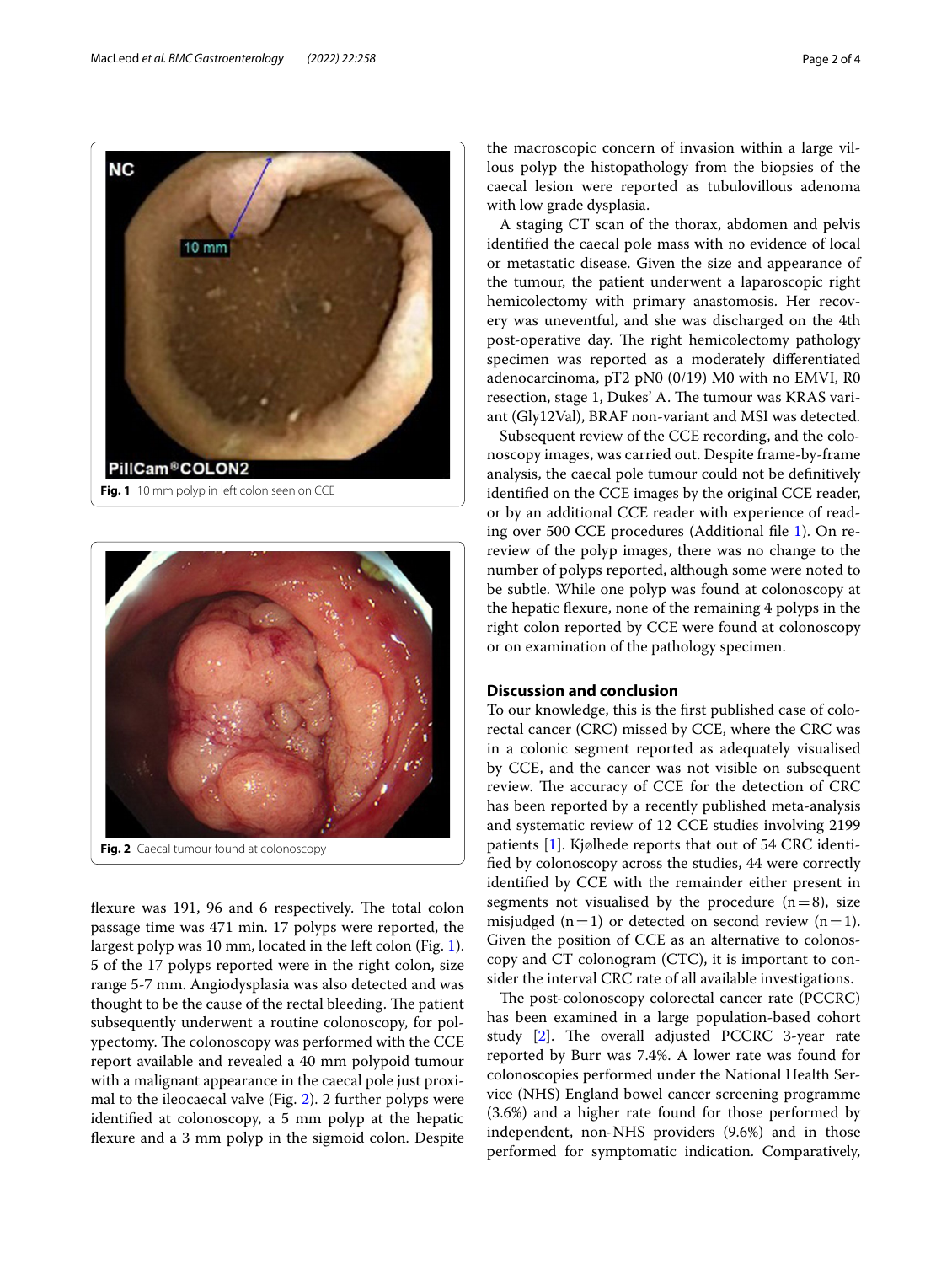for CTC, the post-imaging colorectal cancer rate at 34 months is  $4.4\%$  [[3\]](#page-3-2). There is no published post CCE interval CRC rate.

The limitations of CCE to visualise other areas of the colon should also be considered following this case. The caecal pole has been highlighted as an area of concern where signifcant pathology could be missed by CCE. Further "blind spots" for CCE may become apparent and should be discussed transparently as they are discovered.

The follow up colonoscopy for this patient was triggered by multiple polyps reported by CCE. However, many of these polyps were not found at colonoscopy, and none were identifed in the right hemicolectomy pathology specimen. The specificity of CCE is an accepted weakness of the test and clinicians should be aware that CCE may "over" report the number polyps due to the nature of the test and dynamic nature of the colonic mucosa [\[4](#page-3-3)].

It is important that CCE continues to be evaluated, particularly as CCE availability increases in the NHS [\[5](#page-3-4)[–7](#page-3-5)]. Eforts should be made to capture outcome data to allow the post CCE interval CRC rate to be reported. Longitudinal follow up or record linkage to cancer registries will be crucial to achieving this.

## <span id="page-2-0"></span>**Appendix 1**

**Bowel preparation regimen and dietary recommendations for CCE procedure**

| Day                                           | Preparation                                                                                  | <b>Dietary</b><br>recommendations                                          |
|-----------------------------------------------|----------------------------------------------------------------------------------------------|----------------------------------------------------------------------------|
| 3 Days before pro-<br>cedure                  | 1 Sachet of Macrogol<br>3350 in 125 ml of<br>water morning and<br>evening                    | Normal diet                                                                |
| 2 Days before pro-<br>cedure                  | 1 Sachet of Macrogol<br>3350 in 125 ml of<br>water morning and<br>evening                    | Low residue diet                                                           |
| 1 Day before proce-<br>dure                   | 2 Litres of Polyethyl-<br>ene glycol solution<br>taken over 2 h in the<br>evening            | Clear liquid diet                                                          |
| Day of procedure<br>morning<br>Metoclopramide | 2 Litres of Polyethyl-<br>ene glycol solution<br>taken over 2 h in the                       | Clear liquid diet                                                          |
|                                               | hydrochloride 10 mg<br>tablet taken immedi-<br>ately after the colon<br>capsule is swallowed | Return to normal diet<br>6 h after capsule inges-<br>tion or once excreted |

<span id="page-2-1"></span>**Bowel preparation regimen and dietary recommendations for CCE procedure**

| Day | Preparation                                                                                                                           | <b>Dietary</b><br>recommendations |
|-----|---------------------------------------------------------------------------------------------------------------------------------------|-----------------------------------|
|     | 1 Litre of Sodium<br>picosulfate solution<br>taken as indicated<br>by the three data<br>recorder signals                              |                                   |
|     | 1 Bisacodyl supposi-<br>tory (optional) to be<br>used if the capsule<br>has not been excreted<br>10 h after swallowing<br>the capsule |                                   |

# **Appendix 2 CCE procedure protocol**

- 1. Patients agreeing to participate are screened by a nurse reviewing their electronic healthcare records.
- 2. The first telephone consultation is carried out by a nurse with the patient to explain the procedure in detail, confrm consent to continue with the procedure and arrange test date.
- 3. The bowel preparation with instructions is sent to patients' home, regimen detailed in "Appendix [1](#page-2-0)".
- 4. A second telephone consultation is carried out by a nurse with the patient to provide additional support for bowel preparation consumption.
- 5. The patient attends the CCE procedure, which is carried out by a trained nurse.
- 6. Pre procedure checks are carried out to ensure the patient is safe to continue with the procedure and that the bowel preparation has been adequate. If bowel cleanliness is inadequate, then one sachet of picolax in one litre of water is administered.
- 7. The belt and recorder are fitted, then the capsule is swallowed by the patient.
- 8. The booster medication is provided to the patient with further instructions.
- 9. The patient returns home to complete the procedure returning the belt and recorder the following day.

#### **Abbreviations**

CCE: Colon capsule endoscopy; CRC: Colorectal cancer; CTC: CT colonogram; NHS: National Health Service; PCCRC: Post-colonoscopy colorectal cancer rate.

## **Supplementary Information**

The online version contains supplementary material available at [https://doi.](https://doi.org/10.1186/s12876-022-02332-8) [org/10.1186/s12876-022-02332-8](https://doi.org/10.1186/s12876-022-02332-8).

<span id="page-2-2"></span>**Additional fle 1.** Colon capsule endoscopy procedure video of capsule passing into caecum.